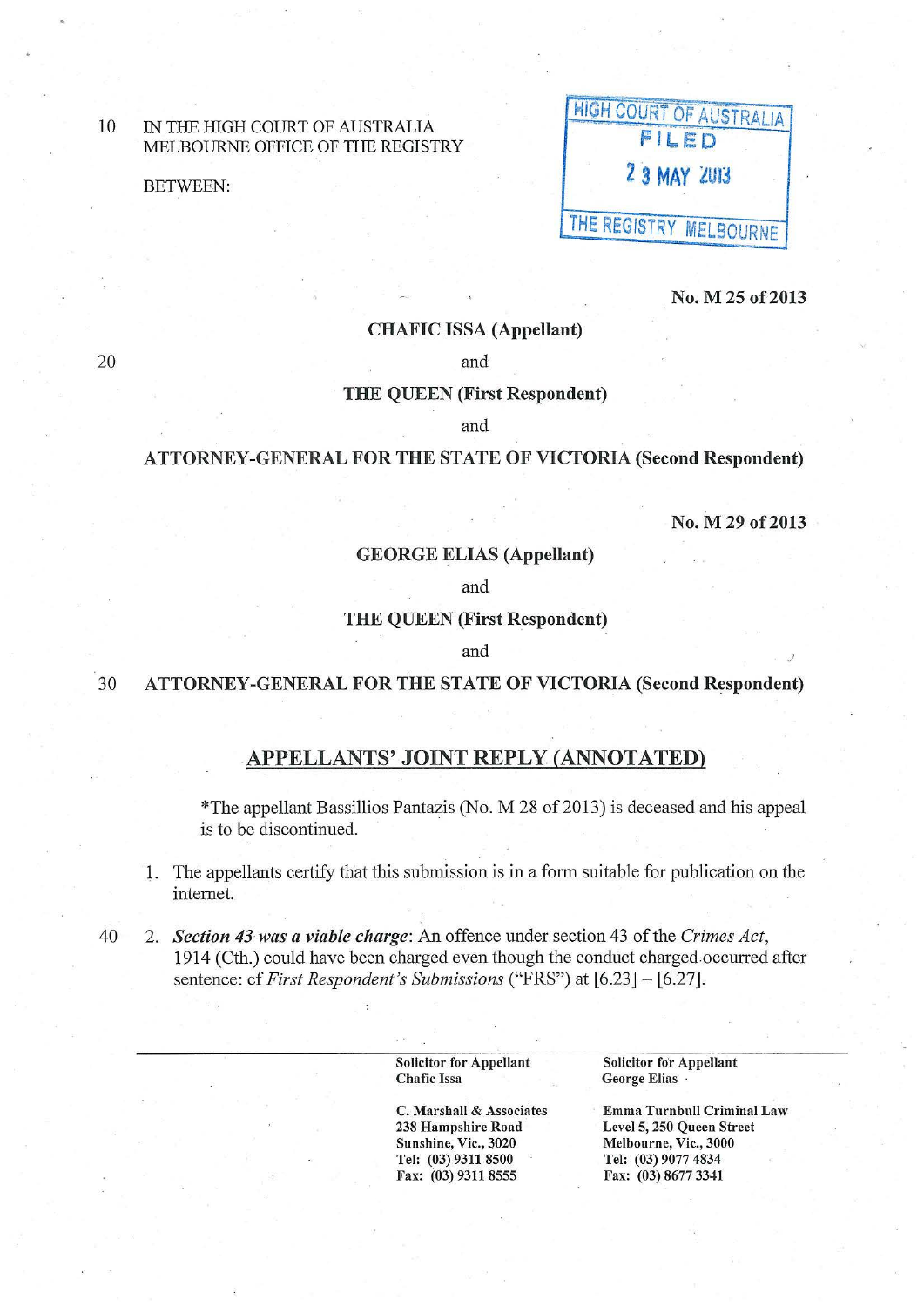4. In *Foard v. Whiddet* 3 Sheppard J also considered the significance of the words "in relation to the judicial power of the Commonwealth" in section 43. His Honour held 20 they were words of wide import and could not be confmed to the process of adjudication.

- 5. The conduct of the appellants was undoubtedly in relation to the course of justice. In *The Queen v. Rogerson* Brennan and Toohey JJ said that "....impeding the free exercise of its jurisdiction and powers including the powers of executing its decisions" was one of the ways the capacity of a court may be impaired.<sup>4</sup> The conduct of the appellants was an attempt to pervert the course of justice *"in relation to"* the judicial power of the Commonwealth because it tended to prevent the execution of a federal sentence passed by a Chapter III Court. In our submission, 30 there was such a close association or relationship between "the course of justice" and the exercise of "the judicial power of the Commonwealth" that an offence under section 43 could be well justified.
- 6. *Section 43 is a substantive offence:* Contrary to the FRS at [6.28]- [6.29], section 43 is not an inchoate offence. In *R v. Vreones* Pollock B said that to pervert the course of justice involves "the doing of some act which has a tendency and is intended to pervert the administration of public justice". <sup>5</sup> Lord Coleridge CJ said "I think that an attempt to pervert the course of justice is in itself a punishable 40 misdemeanour". 6 In a comprehensive analysis of the offence, Sheppard J in *Foard v Whiddet* observed that *Vreones* had been applied on many occasions.<sup>7</sup> The analysis of Sheppard J demonstrates that, save for the element of "in relation to the judicial power of the Commonwealth" there is no difference between the common law offence of attempting to pervert the course of justice and the offence under section 43.
- 7. It is submitted that section 43 (2), (3) and (4) add nothing to the elements of the offence. They do not show that an offence under section 43 is inchoate. The offence .of attempting to pervert the course of justice, at common law and under section 43, 50 is in both cases a substantive offence, an element of which is *a tendency* to pervert the course of justice.
	- 1 (1985) 158 CLR 596.
	- 2 (1985) 158 CLR 596 at 611 (and authority cited).
	- (1985) 6 FCR 475 (the unreported judgment is referred to in *The Queen v Murphy* at 610) (1992) 174 CLR 268 at 280.<br>(1992) 174 CLR 268 at 280.
	-
	-
	-
	- [1891] 1 QB 360 at 367.<br>(1985) 6 FCR 475 at 480.

2

10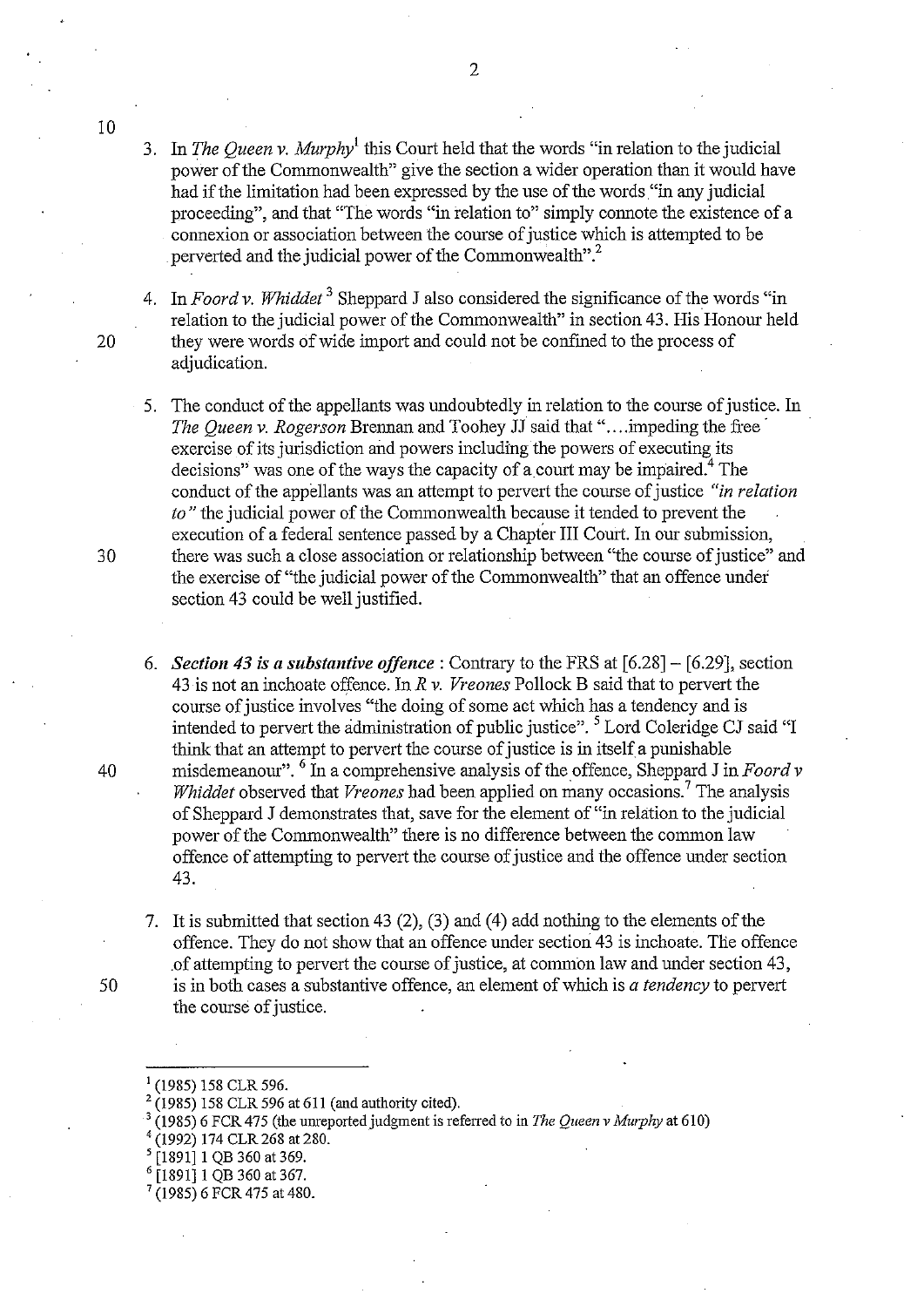10 8. *Section 325 Crimes Act (Vic.):* The mere fact that a series of acts were relied upon did not prevent the Crown from charging the appellant with the offence of assisting an offender under section 325 of the *Crimes Act*, 1958 (Vic.): cf FRS at [6.37] – [6.39]. Indeed, the offence under this provision would have been more appropriate because it specifically provides for prosecution of a person who does *" .... any act with the purpose of impeding the* apprehension, prosecution, conviction or *punishment* of the principal offender...." (our emphasis).

9. This was a plea of guilty. For reasons of public policy - in order to avoid burdening the indictment and easing the task of the sentencing judge - it would be proper for 20 the Crown to lay a "rolled-up" charge alleging within it a series of acts to which the accused was prepared to plead guilty: *R v. Jones <sup>8</sup> •* 

- 10. *The First Respondent's Notice of Contention:* Each of the First Respondent's challenges to the existence of the principle in *R v Liang and Li* are misguided. It is of note that the First Respondent does not seek to confine the principle in *R v Liang and*  Li (assuming this Court confirms its existence) to intra-jurisdictional comparisons.
- 11. *Abuse of Process:* It is not the case that unfairness in charge selection " ... can only be remedied" by way of "abuse of process": cf FRS at [6.45]. The selection of which charge should be laid against an offender is entirely a matter for prosecution discretion which is generally not susceptible to judicial review. We have been unable to find an authority where abuse of process has been made out because of unfairness in charge selection<sup>9</sup>. This tends to suggest that cases invoking the *Liang and Li* principle are not generally amenable to the application of the rules relating to an abuse of process. So said, to allow for a case of abuse of process because the prosecution acted unfairly in laying a charge that carried a higher maximum penalty is not to deny the application of the principle articulated by Winneke P in *Liang and Li.* The principle is designed to ensure that the prosecutorial decision does not constrain the Court's sentencing discretion "in the sense of compelling the Court to impose a heavier sentence than it would regard as appropriate."<sup>10</sup> But the principle does not affect the actual prosecutorial decision.
- 12. *Statutory construction generalia specialibus non derogant:* It is respectfully submitted that the First Respondent's emphasis on this maxim is a distraction from the issues of principle raised by the ground on which special leave has been granted<sup>11</sup>: cf FRS at [6.45], [6.55], [6.60], [6.73], [6.91].
- 13. This maxim was not referred to by any of the judges who decided the cases which concern the *Liang and Li* principle. Nor was it argued before or considered by the 50 Court of Appeal in the present case.

30

40

<sup>10</sup>*R v. Whitnall* (1993) 42 FCR 512, 520 per Drummond J.

<sup>8 [2004]</sup> VSCA 68.

<sup>&</sup>lt;sup>9</sup> Cf. *Williamson v Trainor* [1992] 2 Qd R 572 where the prosecution undertook not to proceed on assault charges. In return the defendant signed an indemnity and did not ask for costs. Fresh assault charges were subsequently laid. By that time the defendant's witnesses were unavailable. The Court of Criminal Appeal set aside the conviction because the fresh charges were an abuse of process.

<sup>&</sup>lt;sup>11</sup> Special leave was not granted on the proposed grounds set out in the *Appellant's Joint Submissions* at [30].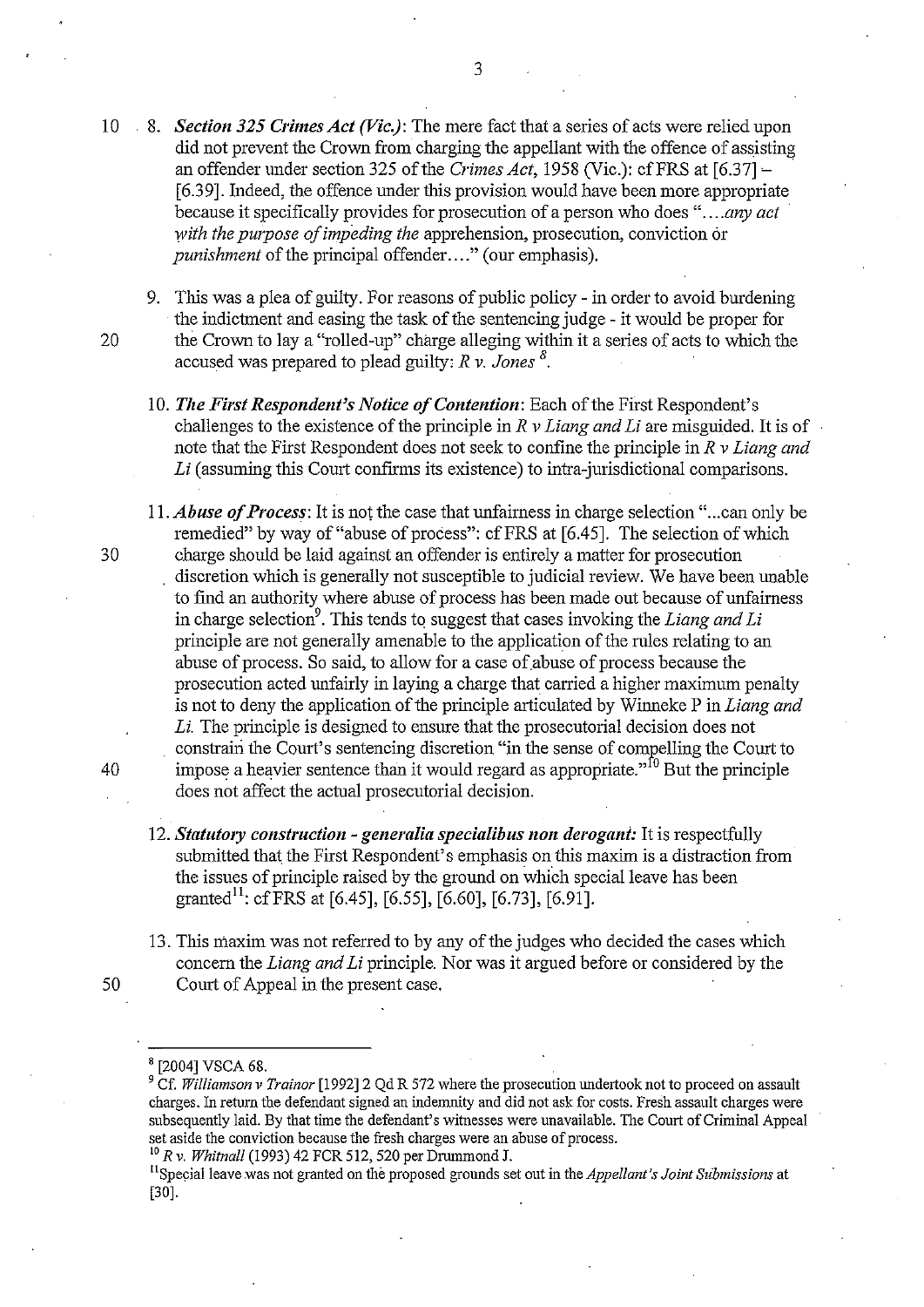10 14. *Other criticisms of Liang* **& Li** *are flawed:* First, the fact that pursuant to section 5 (2) (a) of the *Sentencing Act 1991 (Vic)* a sentencer must have regard to the maximum penalty for the offence does. not prevent a judge having regard to the maximum penalty for other offences: cf FRS at [6.84]. Section 5 (2) of the *Sentencing Act* is not exhaustive of the factors that can be considered in sentencing.<sup>12</sup> In any event, the maximum penalty for other offences is a "relevant circumstance" pursuant to section 5 (2) (g) of the *Sentencing Act:* see Appellant's Joint Submissions ("AJS") at [39].

- 15. Second, as the grounds of appeal make clear **(AB 1227 and 1231),** the contention is 20 that the sentencing judge erred by *''failing to have regard to"* the lesser maximum penalties. The appellants do not contend that the judges were required to pass a sentence not greater than the maximum prescribed for the alternative offences: cf FRS at [6.85].
	- 16. Third, the *Liang and Li* principle does not subvert the independence of the prosecutorial discretion. The prosecutor determines the charge. The Court determines a just and appropriate sentence. The principle is distinct from abuse of process: see paragraph 11 above: cfFRS at [6.86}.
- 30 17. Fourth, the principle does not "...traverse the doctrine of separation of powers": cf FRS at [6.87]. Rather, it promotes fairness, consistency and equality in sentencing: see AJS at [32]- [33].
	- 18. Fifth, there is no tension between the *Liang and Li* principle and the prohibition·on aggravating sentence by reference to uncharged acts: cf FRS at [6.88]. Consistent with the principle of parsimony in sentencing, the rationale of the *Liang and Li* principle is consistent with assisting a Court to determine a sentence that is "not more severe than that which is necessary to achieve the purpose or purposes for which the sentence is imposed."<sup>13</sup>
- 40
- 19. Sixth, the potential wide application of the principle is no reason to deny its existence. Courts have, and can continue, to apply the principle: cf FRS at [6.89].
- 20. Seventh, the First Respondent wrongly contends that the principle "... is not justifiable on the basis that it promotes consistency in sentencing": FRS at [6.90]. Although uniformity in sentencing is impossible, consistency in the punishment of offences is a fundamental objective of the criminal justice system. This objective is served by the *Liang and Li* principle: see AJS at [36] - [37].
- 50 21. *The principle* **in** *R v. Liang and* **Li** *should be upheld:* What is at stake in this appeal is a little used, but none the less significant sentencing principle of mitigation which comes into play where a court is of the view that a less punitive offence was as or more appropriate than that offence with which the offender is charged. The principle is consistent with notions of fairness and parity in sentencing. The *Liang and Li*

<sup>&</sup>lt;sup>12</sup> *Stalio v R* [2012] VSCA 120 at [42].<br><sup>13</sup> *Sentencing Act*, 1991 (Vic.), section 5 (3).